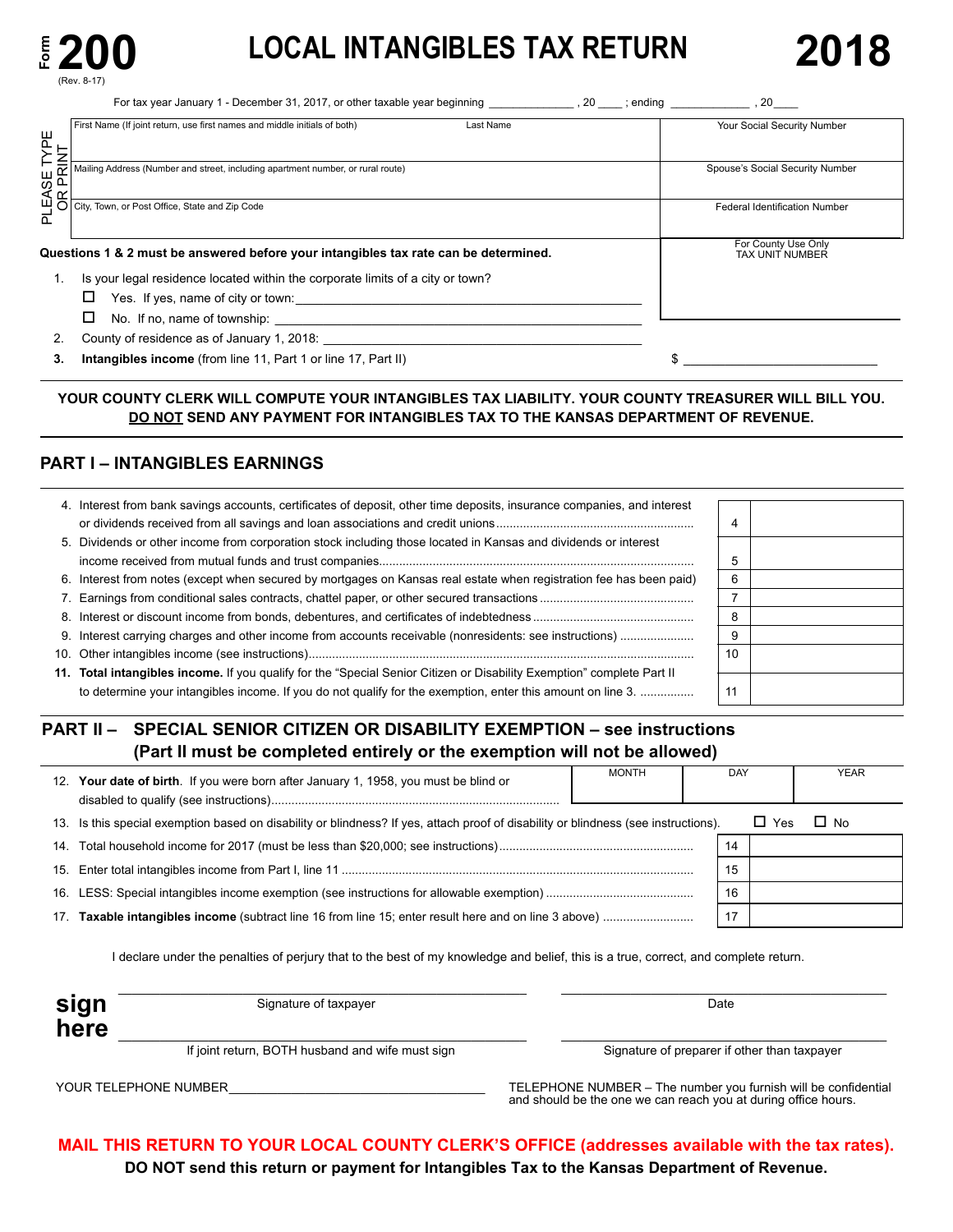## **INSTRUCTIONS FOR 2018 LOCAL INTANGIBLES TAX RETURN**

### **GENERAL INFORMATION**

The intangibles tax is a local tax levied on gross earnings received from intangible property such as savings accounts, stocks, bonds, accounts receivable, and mortgages. It is not to be confused with the state income tax which is used to support state government.

WHO MUST FILE INTANGIBLES TAX. All Kansas residents and corporations owning taxable property and every nonresident owning accounts receivable or other intangible property with a Kansas business situs, receiving earnings from this property during the calendar year or fiscal year ending in 2017, must file a Form 200. If you live in an area that has **no intangibles tax, or your tax due is less than \$5, you do not have to file a Form 200**.

Individuals or corporations having intangible earnings shall be deemed to have received these earnings at the individual's dwelling or the corporation's principal business office, within the State of Kansas. The earnings are then subject to intangibles tax if the individual's dwelling or the corporation's principal office is within a jurisdiction which has imposed the local intangibles tax. Parents of minors owning intangible property, conservators, trustees, beneficiaries of trusts, executors, administrators, receivers, and certain agents are required to file a Form 200. Senior citizens or disabled persons are also required to file a Form 200, but may be entitled to a special senior citizen or disability exemption, explained in Part II.

**EXEMPT INTANGIBLES INCOME**. Intangibles tax does not apply to: interest on notes secured by Kansas real estate mortgages on which a registration fee has been paid; earnings on individual retirement and Keogh accounts and other qualified retirement plans; bonds and other evidences of indebtedness issued by the federal government, the State of Kansas or any of its municipal or taxing subdivisions, certain distributions of subchapter S corporations; certain reimbursements of interest paid on notes, the proceeds of which were the source of funds for another note; and dividends from stock of a bank, savings and loan association or regulated investment company located in Kansas or from doing business in Kansas. National bank associations, state banks, federal and state chartered savings and loan associations, trust companies, credit unions, and certain non-profit corporations operating or providing hospitals, psychiatric hospitals, adult care homes, private children's homes and housing for the elderly are exempt from intangibles tax.

**WHEN AND WHERE TO FILE**. If you have intangibles income, you must file a Form 200 with your local County Clerk's office (addresses follow the tax rates) on or before April 15, 2018 (there are no provisions for extensions of time to file Form 200). Do not enclose Form 200 with your Kansas Income **Tax Return (K-40) or mail your payment to the Department of Revenue**. The county clerk will compute your tax and you will be billed by your local county treasurer in November 2018. If your return is delinquent, interest and/ or penalty may be assessed by the county treasurer's office. This will be included in your tax billing when you receive it. If your tax is less than \$5, you will not be billed.

**AMENDED RETURNS**. To correct an error on a Form 200 that has already been filed, complete another Form 200 with the correct information and write "AMENDED" across the top. Attach a letter explaining the correction.

**ASSISTANCE**. If you need assistance in completing your Intangibles Tax Return, Form 200, contact your local County Clerk's office.

### **SPECIFIC LINE INSTRUCTIONS**

Print or type your name, address and Social Security number(s) or federal identification number. If your accounting records are maintained by fiscal year, indicate the year in the space provided above your name.

**LINE 1**: Mark the appropriate box. If YES, enter the city or town where your residence is located. If NO, enter the township where your residence is located. **Do not** enter both a city and a township name.

**LINE 2:** Enter the name of the county in which your residence is located.

**LINE 3**: Enter the intangibles income computed in Part I, line 11; or, if you qualify for the special senior citizen or disability exemption, enter the amount from Part II, line 17.

### **PART I - INTANGIBLES EARNINGS**

**There are no exemptions or deductions allowable to reduce total gross earnings as reported on this return.**

**LINE 4:** Enter interest or other income received or credited to your account from bank savings accounts, bank checking accounts, certificates of deposits, and other time deposits, regardless of the bank's location or when the security was owned. Also, enter any interest or dividends received or credited to your account by savings and loan associations and credit union regardless of location. Enter all interest received or credited to your account from funds left on deposit with insurance companies. Any interest received from the federal government is non-taxable and should not be reported on line 4.

If you incurred a penalty for early withdrawal of funds, report only the amount of interest actually received from each account. If the penalty incurred is greater than the amount of interest, the excess penalty cannot be used to reduce income from other sources.

LINE 5: Enter all dividends or other income received or credited to your account from corporation stocks, regardless of where the corporation is located. Do not report dividends from insurance policies or patronage dividends for co-ops based on business done with the co-ops. Also enter all investment income received from mutual funds and trust companies. Do not report capital gains.

**LINE 6**: Enter all interest, discount interest, or other earnings received from notes receivable, unless the notes are secured by a Kansas mortgage on which a mortgage registration fee has been paid. Do not report the principal from notes or loans.

**LINE 7:** Enter all interest or other income received from notes or accounts which are secured by conditional sales contracts or chattel mortgages.

**LINE 8:** Enter interest or discount income received from bonds and debentures. Income from bonds issued by states or their political subdivisions other than Kansas are subject to tax.

LINE 9: Enter all interest, carrying charges, or other earnings from accounts receivable received during the tax year, regardless of when the account was opened or closed. Nonresidents must report all income which has a Kansas business situs.

**LINE 10**: Enter all other income from intangible property which is not included on lines 4 through 9. This includes taxable intangible income from trusts, estates, brokerage accounts, etc.

**LINE 11:** Add lines 4 through 10 and enter the result on line 11. If you do not qualify for the *special senior citizen or disability exemption* (see Part II), then enter the amount from line 11 on line 3.

### **PART II - SPECIAL SENIOR CITIZEN OR DISABILITY EXEMPTION**

**WHO MAY QUALIFY**. To be eligible for the special intangibles income exemption found at K.S.A.  $12-1,109(c)(1)$ , you must be 60 years of age or older on or before January 1, 2018; or have been disabled or blind during all of 2017, regardless of age; AND have a household income of \$20,000 or less. If your total household income for 2017 is between \$15,000 and \$20,000, the \$5,000 intangibles income exemption is reduced by the amount your total income exceeds \$15,000. If married, only one spouse can claim the special intangibles income exemption. This special exemption cannot be claimed for a decedent who died prior to January 1, 2018.

LINE 12: Enter the month, day, and year of your birth.

**LINE 13:** To claim the special exemption for a disability or blindness, you must have been disabled or blind during the entire year of 2017. If you are filing as a disabled person, attach a copy of your Social Security certification of disability letter showing proof you received Social Security benefits during the entire year of 2017 based upon your disability. If you are not covered by Social Security, you must furnish medical proof that your disability has qualified you as a disabled person under the provisions of the Social Security Act. If you are blind, submit a visual acuity statement from your doctor.

**LINE 14:** Add the total income received from ALL sources during 2017 by you, or you and your spouse. Include wages, Social Security (except Social Security Disability payments), railroad retirement, and any other pension income; interest, dividends, salaries, commissions, fees, bonuses, tips and any gain from the sale of property. Include also your share of income received from partnerships, estates, trusts and royalties, net rental income, and business or farm income. Net operating losses and net capital losses may not be used to reduce total income. If this total is greater than \$20,000, stop here and enter the amount from line 11 of Part I on line 3.

**LINE 15:** Enter the total intangibles income from Part I, line 11.

**LINE 16:** If your total household income on line 14 is \$15,000 or less, enter \$5,000 on line 16. If line 14 is greater than \$15,000 but less than \$20,000, subtract the amount over \$15,000 from \$5,000, and enter the result on line 16. Example: If line 14 is \$18,000, enter \$2,000 on line 16.

LINE 17: Subtract line 16 from line 15 and enter the result on line 17 and on line 3. This is your taxable intangibles income.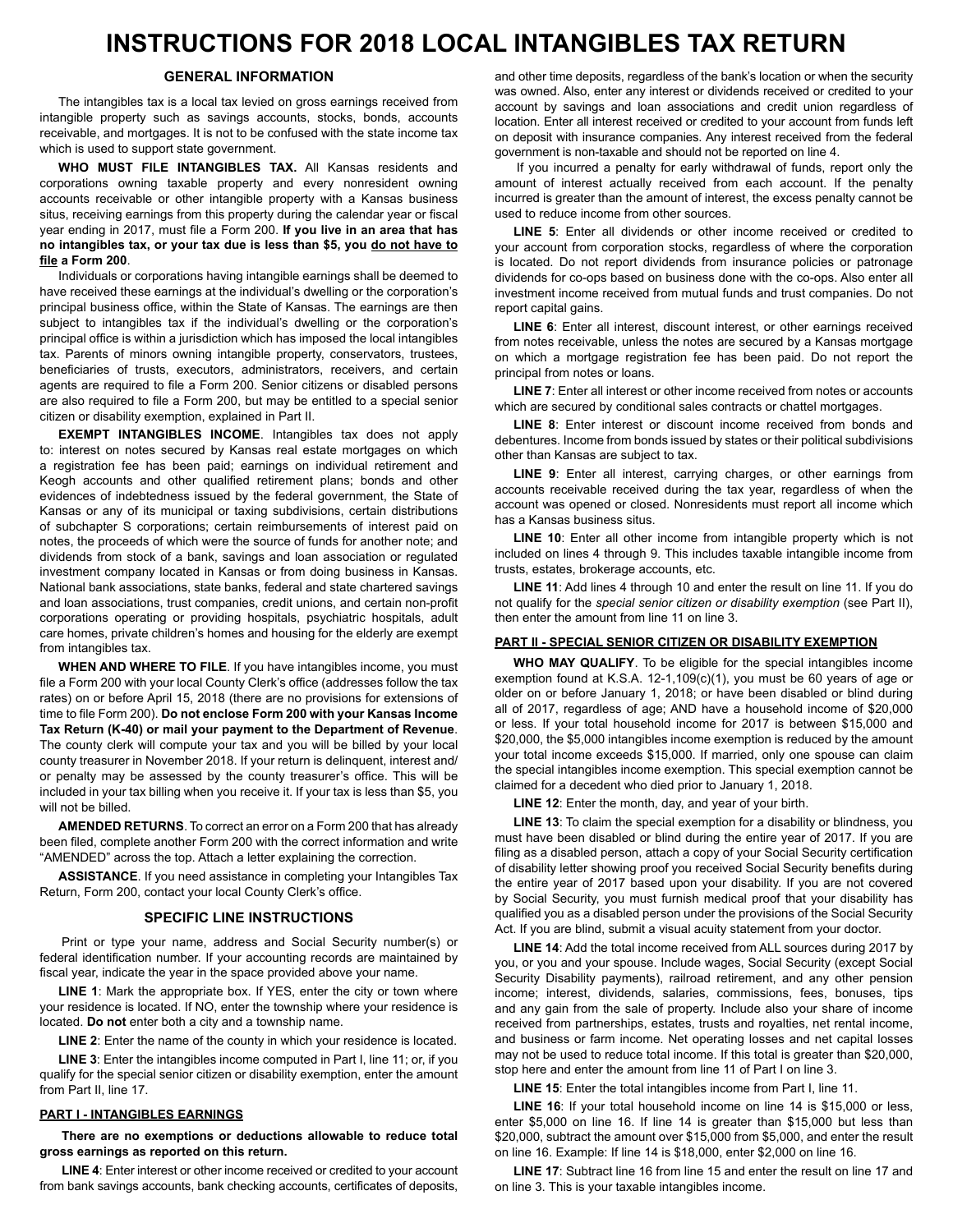## **2018 INTANGIBLES TAX RATES and COUNTY CLERK ADDRESSES**

The following list is the 2018 Intangibles Tax Rates for the counties of Kansas that impose a tax, as well as any city/township rate. This information was provided by local County Clerks and is current to July 1, 2017. If your city/township is not listed, you may still be required to file a return to determine the county portion of the intangibles tax. A Form 200 must be filed with your local County Clerk's office by April 15, 2018. The county clerk will compute your tax liability and the county treasurer will bill you at a later date.

### **ATCHISON**

| <b>Atchison County - 0%</b> |      |  |
|-----------------------------|------|--|
| Cities                      | Rate |  |
|                             |      |  |
|                             |      |  |
| Townships                   | Rate |  |
| Grasshopper Twp 2.25        |      |  |
| Kapioma Twp 2.25            |      |  |
| Lancaster Twp  2.25         |      |  |
| Walnut Twp 2.25             |      |  |

### **BARBER**

| Barber County - 2.25% |      |  |
|-----------------------|------|--|
| Townships             | Rate |  |
| Lake City Twp2.25     |      |  |
| McAdoo Twp2.25        |      |  |
| Moore Twp2.25         |      |  |
| Nippawalla Twp 2.25   |      |  |
| Sharon Twp 2.25       |      |  |

#### **BROWN**

| Brown County - 0%  |      |
|--------------------|------|
| Townships          | Rate |
| Hamlin Twp2.25     |      |
| Hiawatha Twp2.25   |      |
| Irving Twp2.25     |      |
| Morrill Twp2.25    |      |
| Robinson Twp2.25   |      |
| Walnut Twp2.25     |      |
| Washington Twp2.25 |      |

### **CHEYENNE**

| Cheyenne County -.75% |      |  |
|-----------------------|------|--|
| Cities                | Rate |  |
|                       |      |  |
| Townships             | Rate |  |
| Benkelman Twp2.25     |      |  |
| Bird City Twp 2.25    |      |  |
| Calhoun Twp 2.25      |      |  |
| Wano Twp 2.25         |      |  |

### **CLARK**

| .75% - Clark County |  |  |
|---------------------|--|--|
| Rate                |  |  |
| Englewood2.25       |  |  |
|                     |  |  |
| Rate                |  |  |
| Appleton Twp2.25    |  |  |
| Englewood Twp2.25   |  |  |
| Lexington Twp 2.25  |  |  |
|                     |  |  |

#### **CLAY**

| Clay County - .75% |      |  |
|--------------------|------|--|
| Cities             | Rate |  |
|                    |      |  |
| Longford 2.25      |      |  |

### **CLOUD**

| Cloud County -.75% |      |  |
|--------------------|------|--|
| Cities             | Rate |  |
|                    |      |  |
|                    |      |  |
| Jamestown 2.25     |      |  |
| Townships          | Rate |  |
|                    |      |  |
| Aurora Twp2.25     |      |  |
| Colfax Twp2.25     |      |  |
|                    |      |  |
| Grant Twp1.00      |      |  |

### **COWLEY**

| 75%. Cowley County - .75% |      |  |
|---------------------------|------|--|
| Cities                    | Rate |  |
| Cambridge2.25             |      |  |
| <b>Townships</b>          | Rate |  |
| Bolton Twp2.25            |      |  |
| Creswell Twp 2.25         |      |  |
| Fairview Twp 2.25         |      |  |
| Liberty Twp2.25           |      |  |
| Maple Twp2.25             |      |  |
| Ninnescah Twp2.25         |      |  |
| Omnia Twp 2.25            |      |  |
| Rock Creek Twp2.25        |      |  |
| Salem Twp2.25             |      |  |

| Silverdale Twp2.25  |      |
|---------------------|------|
| Vernon Twp 2.25     |      |
| Walnut Twp2.25      |      |
| <b>DECATUR</b>      |      |
| Decatur County - 0% |      |
| Cities              | Rate |
| Norcatur 2.25       |      |
| Townships           | Rate |
| Allison Twp 2.25    |      |
| Cook Twp 2.25       |      |
| Finley Twp 2.25     |      |
| Grant Twp2.25       |      |
| Harlan Twp 2.25     |      |
| Liberty Twp2.25     |      |
| Lincoln Twp 2.25    |      |
| Logan Twp2.25       |      |
| Lyon Twp 2.25       |      |
|                     |      |
| Olive Twp2.25       |      |
| Roosevelt Twp2.25   |      |
| Summit Twp2.25      |      |
|                     |      |

### **DICKINSON**

| Dickinson County - .75% |      |
|-------------------------|------|
| Townships               | Rate |
| Center Twp  2.25        |      |
| Hope Twp  2.25          |      |
| Jefferson Twp  2.25     |      |
| Noble Twp  2.25         |      |
| Sherman Twp  2.25       |      |
| Union Twp  2.25         |      |
| Willowdale Twp 2.25     |      |

### **DONIPHAN**

| Doniphan County -.75% |      |
|-----------------------|------|
| Cities                | Rate |
|                       |      |
| Elwood 2.25           |      |
| Highland  2.25        |      |
| Severance  2.25       |      |
|                       |      |
| Wathena  2.25         |      |
| White Cloud 2.25      |      |
| Townships             | Rate |
| Burr Oak Twp  2.25    |      |
| lowa Twp  2.25        |      |
| ו חומות               |      |

#### **ELLSWORTH Ellsworth County — 0%**

| $\mathsf{L}$ is worth county $\mathsf{U}$ to $\mathsf{V}$ |      |
|-----------------------------------------------------------|------|
| Townships                                                 | Rate |
| Mulberry Twp 2.25                                         |      |
| Thomas Twp 2.25                                           |      |
| Trivoli Twp  2.25                                         |      |
| <b>FORD</b>                                               |      |

### **Ford County — 0%**

| Townships           | Rate |
|---------------------|------|
| Bloom Twp 2.25      |      |
| Bucklin Twp  2.25   |      |
| Concord Twp  2.25   |      |
| Ford Twp  2.25      |      |
| Richland Twp 2.25   |      |
| Sodville Twp  2.25  |      |
| Spearville Twp 2.25 |      |
| Wheatland Twp 2.25  |      |
|                     |      |

### **GOVE**

| Gove County - 75%    |      |
|----------------------|------|
| Cities               | Rate |
|                      |      |
| Grainfield  2.25     |      |
|                      |      |
|                      |      |
| Quinter 2.25         |      |
| <b>Townships</b>     | Rate |
| Baker Twp  2.25      |      |
| Gove Twp  2.25       |      |
| Grainfield Twp  2.25 |      |
| Grinnell Twp  2.25   |      |
| <b>GRAHAM</b>        |      |
| Graham County - 0%   |      |
| <b>Townships</b>     | Rate |
| Allodium Twp 2.25    |      |

| Gettysburg Twp  2.25 |  |
|----------------------|--|
| Graham Twp 2.25      |  |
| Happy Twp  2.25      |  |
| Millbrook Twp.  2.25 |  |
| Nicodemus Twp 2.25   |  |
| Solomon Twp 2.25     |  |
| <b>GRAY</b>          |  |
| Gray County - 0%     |  |
| Rate                 |  |
|                      |  |

| <u>Cities</u>       | Rale |
|---------------------|------|
| Copeland  2.25      |      |
| Ensign 2.25         |      |
| Ingalls  2.25       |      |
| Townships           | Rate |
| Copeland Twp  2.25  |      |
| East Hess Twp  2.25 |      |
| Foote Twp 2.25      |      |
| Montezuma Twp 2.25  |      |
|                     |      |

#### **HARPER Harper County — 0%**

| $na$ i per Gourity — 0% |      |
|-------------------------|------|
| <b>Cities</b>           | Rate |
| Bluff City  2.25        |      |
| Waldron  2.25           |      |
| Townships               | Rate |
| Township #2  2.25       |      |
| Township #3  2.25       |      |
| Township #4  2.25       |      |
|                         |      |

### **HARVEY**

| Harvey County - 0% |      |
|--------------------|------|
| <b>Cities</b>      | Rate |
| North Newton 2.00  |      |
| <b>Townships</b>   | Rate |
| Alta Twp 2.25      |      |
| Emma Twp  2.25     |      |
| Highland Twp 2.25  |      |
| Lake Twp 2.25      |      |
| Sedgwick Twp  2.25 |      |
| - <i>.</i>         |      |

#### **JEWELL Jewell County —.75%**

| Cities              | Rate |
|---------------------|------|
| Burr Oak  2.25      |      |
|                     |      |
| Jewell 2.25         |      |
| Mankato 2.25        |      |
| Townships           | Rate |
|                     |      |
| Burr Oak Twp  2.25  |      |
| Esbon Twp 2.25      |      |
| Grant Twp 2.25      |      |
| Harrison Twp  1.00  |      |
| Highland Twp 1.00   |      |
| Holmwood Twp .25    |      |
| lonia Twp25         |      |
| Jackson Twp .25     |      |
| Limestone Twp  2.25 |      |
| Odessa Twp  1.00    |      |
| Vicksburg Twp 2.25  |      |
| Walnut Twp 2.25     |      |
| Whitemound Twp 2.25 |      |

### **KEARNY**

| Kearny County - 0%<br>Cities<br>Deerfield  2.25                                      | Rate |
|--------------------------------------------------------------------------------------|------|
| LABETTE<br>Labette County - 0%<br>Cities<br>Mound Valley 2.25                        | Rate |
| LANE<br>75%. - Lane County<br>Townships<br>Dighton Twp  2.25<br>White Rock Twp  2.25 | Rate |

### **LINCOLN**

| Lincoln County — .75% |      |
|-----------------------|------|
| Cities                | Rate |
| Lincoln  2.25         |      |

| Townships            | Rate |  |
|----------------------|------|--|
| Franklin Twp  2.25   |      |  |
| Pleasant Twp 2.25    |      |  |
| Salt Creek Twp 2.25  |      |  |
| Scott Twp 1.00       |      |  |
| <b>LOGAN</b>         |      |  |
| 75%. - Logan County  |      |  |
| Cities               | Rate |  |
| Russell Springs 2.25 |      |  |
| Minona               | つつに  |  |

| Winona  2.25             |      |
|--------------------------|------|
| Townships                | Rate |
| Elkader Twp 2.25         |      |
| Lees Twp 2.25            |      |
| Logansport Twp 2.25      |      |
| Oakley Twp 2.25          |      |
| Russell Springs Twp 2.25 |      |
| Western Twp  2.25        |      |
|                          |      |

### **MARION**

| Marion County - 0%    |      |
|-----------------------|------|
| Cities                | Rate |
| Goessel  2.25         |      |
| Townships             | Rate |
| Fairplay Twp  1.125   |      |
| Menno Twp 2.25        |      |
| Peabody  2.25         |      |
| West Branch Twp  2.25 |      |
|                       |      |

### **MARSHALL**

| Marshall County - 0%                            |      |
|-------------------------------------------------|------|
| Cities                                          | Rate |
|                                                 |      |
| Blue Rapids  2.25                               |      |
| Oketo 2.25                                      |      |
| Summerfield  2.25                               |      |
| Vermillion 2.25                                 |      |
| Waterville 2.25                                 |      |
| Townships                                       | Rate |
| Balderson Twp 2.25                              |      |
| Bigelow Twp  2.25<br>Blue Rapids City Twp  1.25 |      |
| Center Twp  2.25                                |      |
| Clear Fork Twp 2.25                             |      |
| Cleveland Twp 2.25                              |      |
| Cottage Hill Twp  2.25                          |      |
| Elm Creek Twp 2.25                              |      |
| Franklin Twp  2.25                              |      |
| Guittard Twp  2.25                              |      |
| Herkimer Twp  2.25                              |      |
| Logan Twp 2.25                                  |      |
| Marysville Twp 2.25                             |      |
| Murray Twp 2.25                                 |      |
| Noble Twp  2.25                                 |      |
| Oketo Twp  2.25                                 |      |
| Richland Twp 2.25                               |      |
| Rock Twp 2.25                                   |      |
| St. Bridget Twp  2.25                           |      |
| Walnut Twp 2.25                                 |      |
| Waterville Twp 2.25                             |      |

### **McPHERSON**

| McPherson County - 0%      |      |
|----------------------------|------|
| Townships                  | Rate |
| Bonaville Twp  2.25        |      |
| Delmore Twp  2.25          |      |
| Groveland Twp  2.25        |      |
| Gypsum Creek Twp 2.25      |      |
| Marquette Twp 2.25         |      |
| Meridian Twp 2.25          |      |
| Mound Twp 2.25             |      |
| South Sharps Creek Twp2.25 |      |
| Superior Twp  2.25         |      |
| Turkey Creek Twp  2.25     |      |
| Union Twp  2.25            |      |

| <b>MEADE</b><br>75%. — Meade County |      |
|-------------------------------------|------|
|                                     |      |
| Townships                           | Rate |
| Crooked Creek Twp 2.25              |      |
| Logan Twp 2.25                      |      |
|                                     |      |
| Sand Creek Twp 2.25                 |      |
|                                     |      |

### **MITCHELL**

| Mitchell County - .75%   |      |
|--------------------------|------|
| Cities                   | Rate |
| Beloit 2.25              |      |
| Glen Elder 2.25          |      |
| Hunter 2.25              |      |
| Tipton 2.25              |      |
| Townships                | Rate |
| Asherville Twp  2.25     |      |
| Beloit Twp 2.25          |      |
| Bloomfield Twp  2.25     |      |
| Blue Hill Twp 2.25       |      |
| Carr Creek Twp  2.25     |      |
| Center Twp 2.25          |      |
| Custer Twp  2.25         |      |
| Eureka Twp  2.25         |      |
| Glen Elder Twp 2.25      |      |
| Hayes Twp 2.25           |      |
| Logan Twp 2.25           |      |
| Lulu Twp  2.25           |      |
| Pittsburg Twp 2.25       |      |
| Plum Creek Twp 2.25      |      |
| Round Springs Twp 2.25   |      |
| Salt Creek Twp 2.25      |      |
| Solomon Rapids Twp  2.25 |      |
| Turkey Creek Twp  2.25   |      |

### Walnut Creek Twp............. 2.25 **NEMAHA**

### **Nemaha County — 0%**

| Cities                   | Rate |
|--------------------------|------|
|                          |      |
| Townships                | Rate |
| Adams Twp 2.25           |      |
| Berwick Twp  2.25        |      |
| Capioma Twp  2.25        |      |
| Center Twp 2.25          |      |
| Gilman Twp  2.25         |      |
| Granada Twp 2.25         |      |
| Harrison Twp  2.25       |      |
| Mitchell Twp 2.25        |      |
| Nemaha Twp  2.25         |      |
| Red Vermillion Twp  2.25 |      |
| Reilly Twp  2.25         |      |
| Richmond Twp 2.25        |      |
| Rock Creek Twp  2.25     |      |
| Washington Twp 2.25      |      |
|                          |      |

### **NEOSHO**

| Neosho County - 0%    |      |
|-----------------------|------|
| Townships             | Rate |
| Erie Twp  2.25        |      |
| Lincoln Twp  2.25     |      |
| Walnut Grove Twp 2.25 |      |

### **NESS**

### **Ness County — .75%**

| Cities              | Rate |
|---------------------|------|
|                     |      |
| Brownell 2.25       |      |
| Ness City  2.25     |      |
| Ransom  2.25        |      |
| Utica  2.25         |      |
| Townships           | Rate |
| Bazine Twp 2.25     |      |
| Center Twp 2.25     |      |
| Eden Twp  2.25      |      |
| Forrester Twp  2.25 |      |
| Franklin Twp 2.25   |      |
| Highpoint Twp 2.25  |      |
| Johnson Twp  2.25   |      |
| Nevada Twp  2.25    |      |
| Ohio Twp  2.25      |      |
| Waring Twp  2.25    |      |